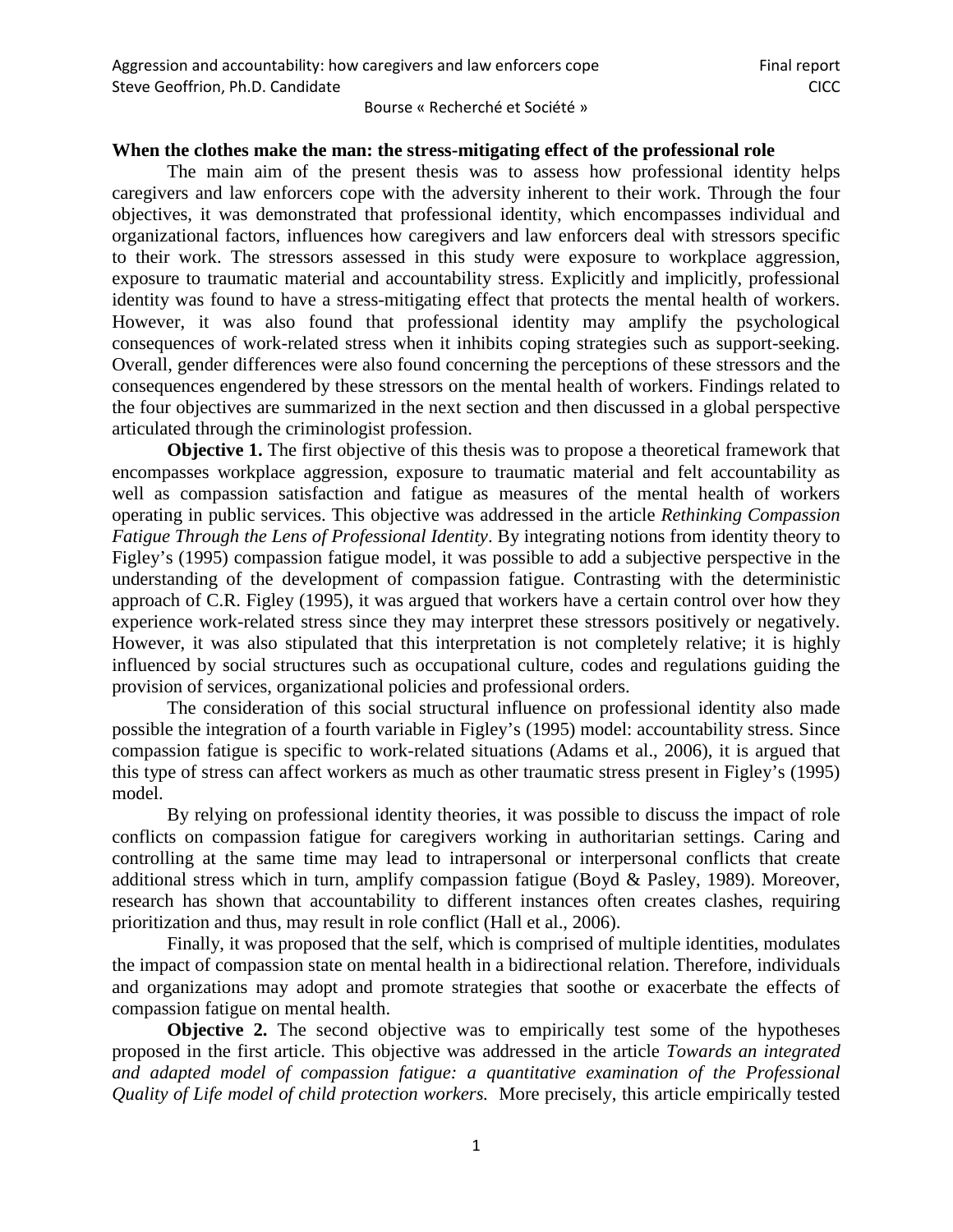an adapted version of the *Professional Quality of Life* model (Stamm, 2009) for child protection work. As hypothesized in the first objective, high exposure to workplace aggression and high felt accountability were associated with heightened levels of compassion fatigue in a representative sample of child protection workers. Adherence to professional identity, masculinity and confidence in coping with client aggression were revealed to be protective factors, decreasing the impact of work-related stressors. Sex differences were not significant in this study but gender role (e.g. masculinity in this case) had a mediating impact, demonstrating the added value of considering gender in the understanding of compassion fatigue. In other words, masculine attitudes were found to dampen the effects of exposure to workplace aggression and felt accountability on compassion fatigue.

**Objective 3.** The third objective was to test the notion of professional identity in two other professions: healthcare workers and law enforcers. The aim was thus to investigate how individual and organizational factors – which refer to professional identity - influence perceptions/meanings given to workplace aggression, and more precisely, trivialization of workplace aggression. This objective was answered in the article *Predictors of trivialization of violence among workers of two at-risk sectors.* Using a convenience sample of 1141 caregivers and law enforcers, evidence was found that professional identity influences how workers perceive workplace aggression. The results also revealed gender differences in these perceptions. As such, male participants were more likely than female participants to think that workplace violence was normal, that it was "part of the job". Law enforcers were more likely than caregivers to refrain from complaining about violence because they feared being stigmatized as incompetent, since the expected professional identity of being "cool" in the face of violence was not displayed. This last result was especially significant for female law enforcers, whose odds of tabooing violence were twice as high, suggesting that women working as law enforcers can be affected by an added level of stigmatization: being a woman in "man's" job (Breakwell, 1986; Johnson, Greaves, & Repta, 2007). Organizational factors (violence prevention training, support from colleagues and supervisors, 'zero tolerance' management policy and safe physical environment) were all significant negative predictors of tabooing violence. In sum, this article demonstrated how professional identity may be the nexus between individual, organizational and cultural factors that help understand the perception of work-related stressors.

**Objective 4.** Still rooted in the concept of professional identity, the fourth objective was to assess how meanings given to workplace aggression can affect mental health at work. Expanding upon the third objective, the fourth was then to assess the gender-differentiated impact of trivialization of workplace aggression on psychological consequences of caregivers and law enforcers who have experienced a severe violent act. This objective was addressed in the article *The Effects of Trivialization of Workplace Aggression on its Victims: Is Gender an Issue?*  Using a subsample from the same convenience sample than that of the third objective, tabooing violence was found to increase psychological consequences following a severe violent act and this, in a multivariate model accounting for individual and organizational factors. When models where specified based on gender, predictors differed for male and female respondents, especially for the trivialization variables. Normalization decreased psychological consequences while tabooing had no effect for male participants. Tabooing increased psychological consequences while normalization was not significant for female participants. Not explicitly emphasized in the article, these findings once again provide evidence of the influence of professional identity in mental health at work. Individual (e.g. gender, past victimization) and organizational (e.g. policies, support) factors as well as occupational culture – which refer again to professional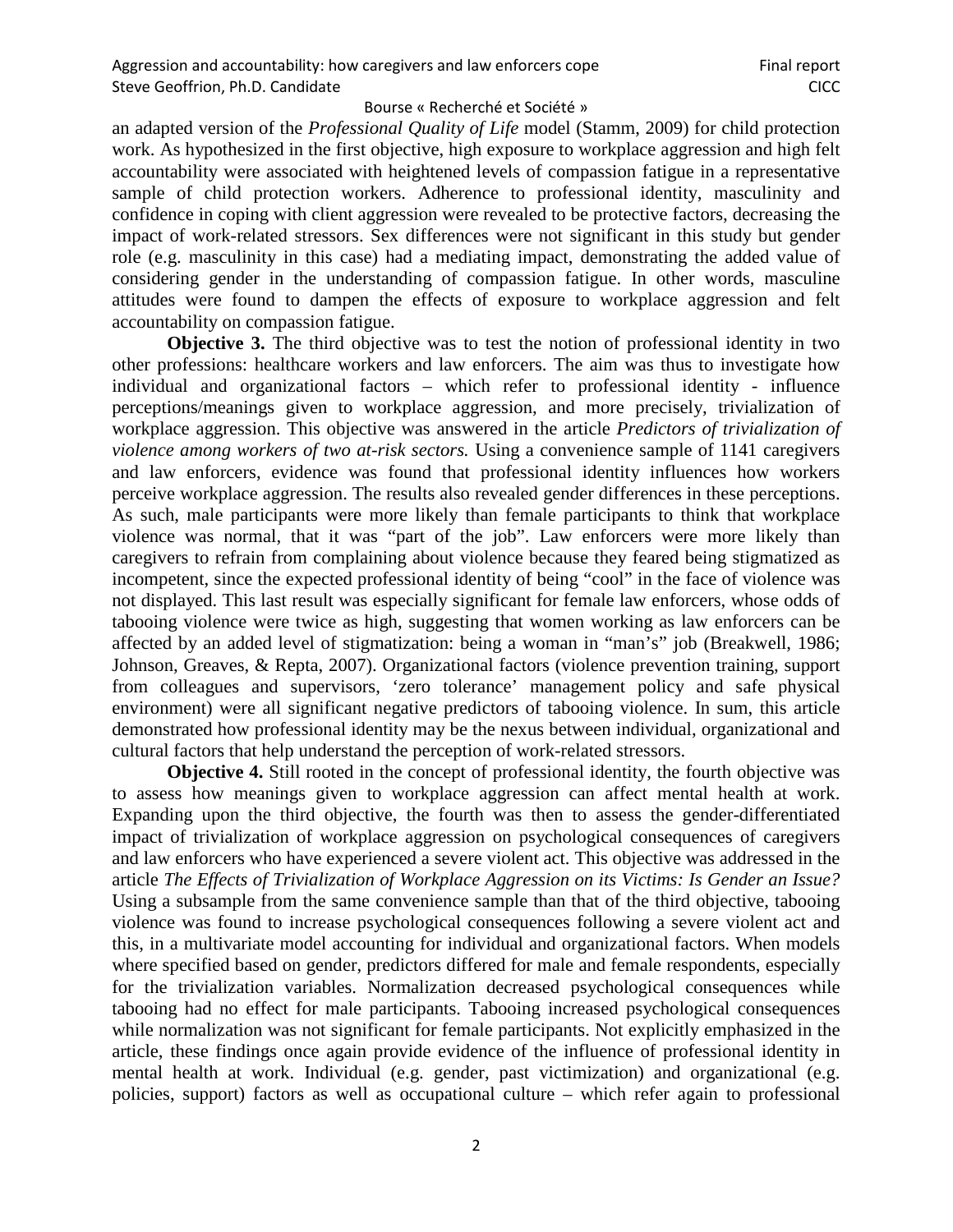identity – shape how one interprets work-related stressors or how one may cope with them. In this case, it has been shown that the interaction between professional and gender identities may result in different outcomes and coping strategies. In sum, women are more negatively affected by the taboo surrounding violence while men may benefit from its normalization.

# **Contributions**

This thesis may contribute to the advancement of scientific knowledge on different topics. Theoretical and methodological contributions are first discussed. Then, potential policy and clinical advancements are summarized. Finally, accomplished and upcoming knowledge transfer is presented.

**Theoretical contributions.** With the two articles on compassion fatigue and the review of the different concepts associated with it, this thesis offered a clearer definition of compassion fatigue and its principal features. By combining a constructivist approach (professional identity) to a concept that has been studied from a more deterministic approach (Alderson, 2004), it was possible to include a subjective perspective in the understanding of compassion fatigue. Since the identification of external causes does not explain stressors' psychological impacts on its own, this thesis expands on Thoits's (1999) work which relied upon self and identity concepts in the study on mental health. In fact, the present thesis introduced the notion of professional identity in the understanding of compassion fatigue among child protection workers which simultaneously includes a subjective and an objective perspective. Thus, merging two theories embedded in different epistemological positions was fruitful and allowed for an enhancement of the compassion fatigue concept.

Furthermore, the introduction of professional identity allowed for the consideration of felt accountability, which was not present in the Figley's (1995) model. As initially demonstrated by Ferris, Mitchell, Canavan, Frink, and Hopper (1995) and then by many others (Hall et al., 2006; W. Hochwarter, Kacmar, & Ferris, 2003; W. A. Hochwarter, Perrewé, Hall, & Ferris, 2005; Ito & Brotheridge, 2007; Siegel-Jacobs & Yates, 1996), felt accountability may represent a stressor because of its potentially anxiety-provoking effects. This thesis then included this stressor in Figley's (1995) compassion fatigue model in order to illustrate its effect on child protection workers.

Not only the findings of this thesis propose a new theoretical framework to understand compassion fatigue, but it also support the empirical validity of Stamm's *Professional Quality of Life model* in a multivariate model. When accounting for all stressors, findings revealed that felt accountability was impacting compassion fatigue, thus enhancing current knowledge. Not only did they confirm that felt accountability was indeed a work-related stressor as proposed by Ferris et al. (1995), but they specified that it can result in compassion fatigue for child protection workers. Thus, negative outcomes of felt accountability may be experienced as PTSD-like symptoms and burnout-like symptoms, which specify the strain reactions described by Ferris et al. (1995).

Multivariate analysis, however, demonstrated that vicarious trauma may not be associated to compassion fatigue when other stressors are controlled, contrasting with Charles R Figley (1995) and Stamm (2009) original propositions. Indeed, integrating all stressors and mediating variables in one model to consider compassion fatigue and satisfaction jeopardized the assumed impact of vicarious trauma on the mental health of caregivers. This thesis then answered Kadambi and Ennis (2004) argument that the conceptualization of vicarious trauma and its impact on the development of trauma in caregivers should be considered in light of the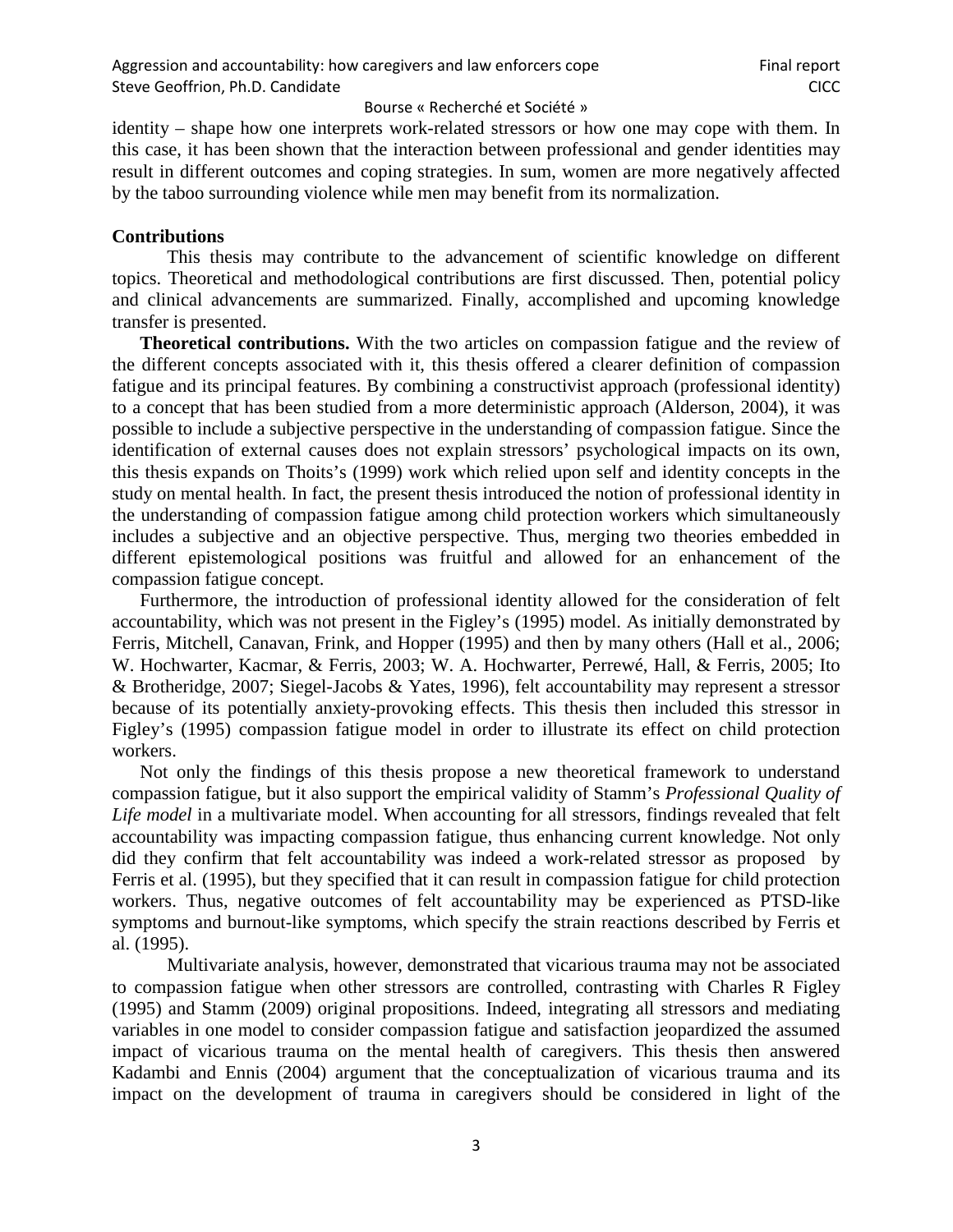contributions of the subjective interpretation and condition of the caregiver. In fact, this thesis evaluated how professional identity influences perceptions of work-related stressors and how these perceptions amplify or dampen the impact on the mental health of workers.

Mediating variables were also found in the *Professional Quality of Life model* Stamm (2009)*,* thus specifying how each stressor really affects compassion fatigue and satisfaction. As such, this thesis was consistent and reinforced studies that demonstrated that a strong professional identity contributes to psychosocial adjustment, wellbeing, and life satisfaction while decreasing levels of depression and anxiety (Christiansen, 1999; Kroger, 2006; McKeague, Skorikov, & Serikawa, 2002; Skorikov, 2008; Vondracek, 1995). Furthermore, it nuanced findings of Schauben and Frazier (1995) and van Minnen and Keijsers (2000) on the association between coping strategies and compassion fatigue. Indeed, positive appraisal was found to be positively associated with compassion satisfaction instead of being negatively linked to compassion fatigue. In addition, contrary to Badger, Royse, and Craig (2008) and Figley (2002), avoidance was found to be a positive predictor of compassion fatigue, not a negative one. Moreover, it confirmed the positive effect of self-confidence in managing workplace aggression. This result endorsed the dissemination of violence minimization and de-escalation training programs, which have been shown to increase self-confidence (Allen & Tynan, 2000; Collins, 1994; Farrell & Cubit, 2005).

Trivialization workplace aggression and its impact were revealed and bolster the consideration of subjective appraisal of stressors to understand their impact on mental health. Consistent with Âkerström (2002) and Thoits (1999), this thesis empirically and quantitatively demonstrated that differing perceptions of a given situation may dampen or amplify the impact of stress related to the aggression. Regarding trivialization of workplace aggression, this thesis also proposed a bidimensional definition of trivialization of workplace aggression (i.e. normalizing and tabooing), which was inexistent in the literature.

By relying on professional identity explicitly and implicitly throughout the four articles, this thesis also demonstrated the importance of simultaneously assessing individual and organizational factors. As demonstrated by Geoffrion & Ouellet (2013), it is imperative to consider individual and organizational factors when studying workplace aggression since both influence how one copes with this stressor. Moreover, it shows the relevance of genderdifferentiated analysis. As such, this thesis is part of an emerging stream which incorporates the concept of sex and gender in the scientific study of various phenomena (Johnson et al., 2007).

**Methodological contributions.** By using a theoretical framework rooted in symbolic interactionism, which traditionally relies upon qualitative methods, this thesis demonstrated that quantitative methods may be used to evaluate how meanings given to situations influence mental health. In this vein, this study was conceptualized according to Blumer (1969)'s conditions for using quantitative methods in an symbolic interactionist framework. Indeed, by relying upon self-report and maximizing the use of validated measurement instruments, this thesis (a) treated individuals, and not the variables, as agents of action (e.g. variables were used to represent how participants think, interpret and act), (b) extrapolated that social causation lies not in variables or statistical models, but rather in the interpretative process that lead individuals to define the situations they live and act accordingly and (c) reduced the conceptual distance between the measurement scales and measured phenomena. In the same vein, it has methodologically contributed to the sociology of occupation which, similarly to symbolic interactionism, relied traditionally on ethnographies.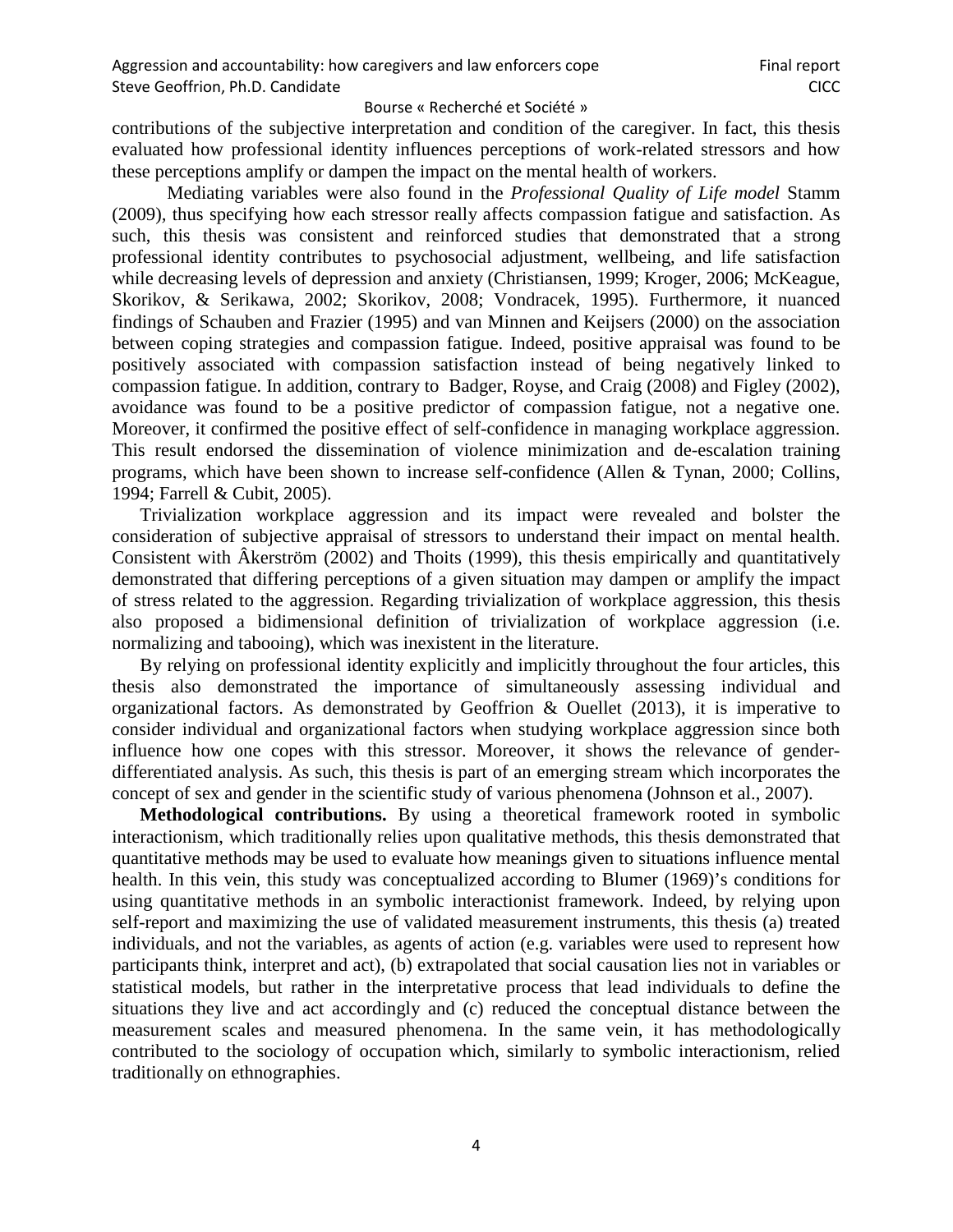The second article provided evidence of internal, discriminant, discriminative and exportability validity (Haynes, 2001) of our translated version of the *Perception of Prevalence of Aggression Scale, Felt Accountability, Confidence in coping with patient's aggression* and the *Professional Identity Scale*.The POPAS-FRC (French Canadian), the FA-FRC (French Canadian), the CONF-FRC (French Canadian) and the PIS (French Canadian) appear to be valid and reliable instruments to assess their respective construct.

Policy and clinical implications. Based on all the findings demonstrating the influence of professional identity on mental health at work, this thesis lead to multiple policy and clinical implications that were reported in each article. Overall, this thesis suggested that individuals may have control over the meaning given to work-related stressors and may therefore be able to preserve their mental health. Moreover, it showed that organizational strategies may also influence these meanings. Thus, restructuring meanings given to stressful work situations in the boundaries of the profession may help caregivers and law enforcers to cope. As such, Klerx-van Mierlo and Bogaerts (2011) stated that health care workers who use cognitive coping are less vulnerable to client aggression than those who use behavioral coping. Cognitive coping may thus be related to reconsideration of meanings given to stressful situations in ways that protect mental health (Åkerström, 2002) or that enable identity negotiations to preserve the self (Thoits, 1999). Coping styles might also be related to involvement in aggressive encounters. Indeed, studies have shown that individuals who use behavioral*/*emotion-focused coping styles are more likely to be involved in an aggressive situation than individuals who use cognitive*/*problem-focused coping styles (Winstanley & Whittington, 2002).

Another implication that emanates from this thesis is that sex and gender matters when developing policy and strategies that aim to care for the mental health of workers. Indeed, sex differences were found in the perception of workplace aggression and in consequences following violent victimization in caregiving and law enforcement settings. Normalization of workplace aggressions was found to help men cope with this stressor while tabooing increased the traumatic symptoms for female victims of workplace aggression. Thus, it has been suggested that training and supervision should be adapted for men in order to help them interpret violence in the boundaries of their work. On the other hand, it was suggested that organizations keep on disseminating policies that aim to counter workplace aggression since these policies diminish the taboo around workplace aggression and therefore, may help women to reach out for support.

In child protection settings, gender role was found to help workers cope with their exposure to work-related stress. Indeed, masculine attitudes were found to protect workers from the impact of exposure to workplace aggression. It has then been argued that, during hiring procedures, management may screen for individuals who are able to deal with risk-taking, defend their decisions and are self-confident; individuals showing masculine traits. Also, management can accompany others who correspond to those traits to a lesser extent with riskmanagement and decision-making through clinical supervision or by providing standardized clinical tools.

Since the impact of accountability has been demonstrated, this finding now urges managers to support their workers in coping with this stressor. During the different procedures and knowledge transfer conferences at the CJM, the author realized that even though accountability was experienced as a stressor for child protection workers, few workers could really explain to what extent they were accountable. Even though they knew of the existence of sanctions, they were clueless about the severity of their application and about the available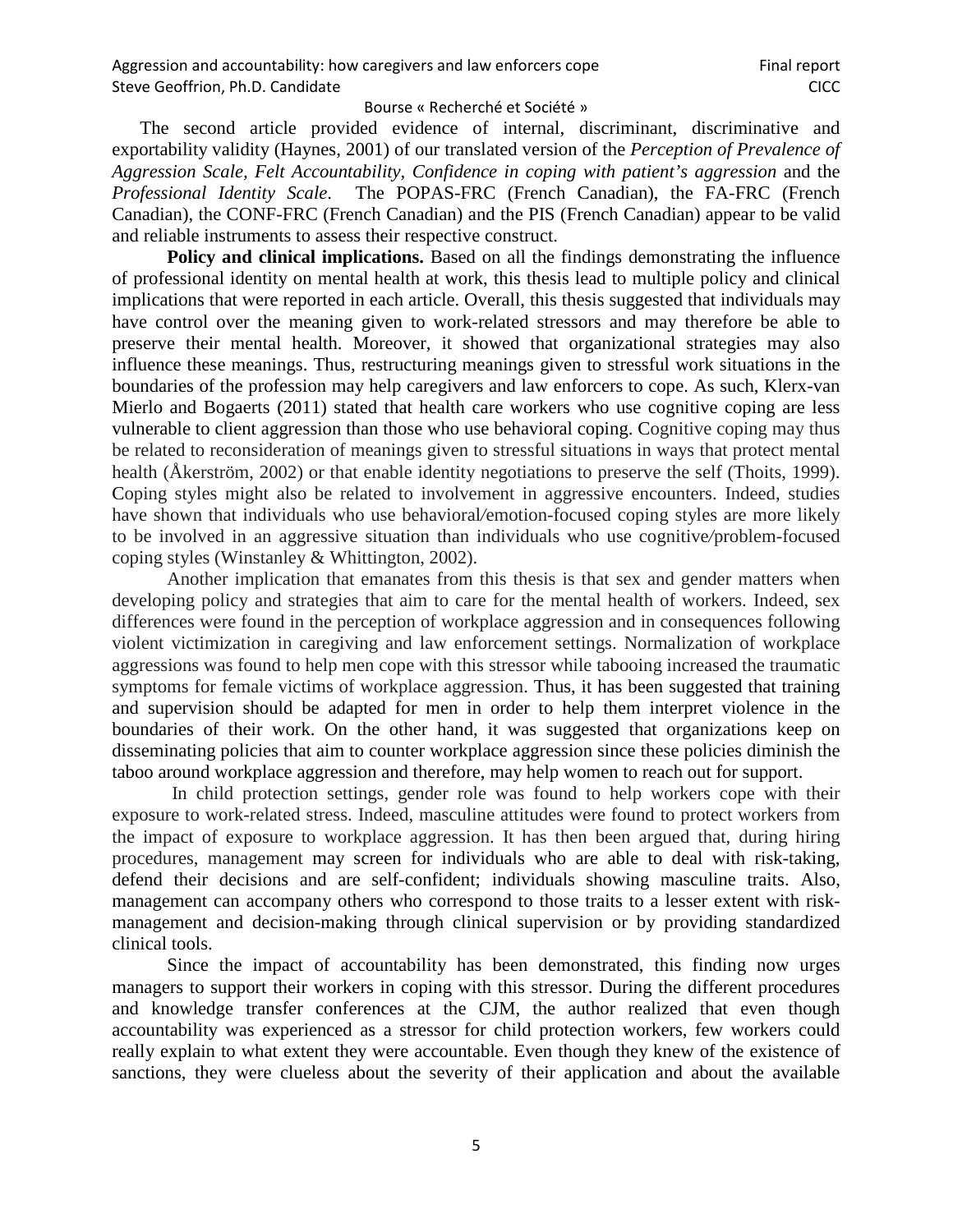resources to counter them. Managers should therefore start by defining the boundaries of accountability and describing sanctions and resorts to diminish the effects of this stressor.

Overall, the findings of this thesis should urge organizations to develop training programs and sensitization workshops adapted to sex and gender differences and promote professional identity. Moreover, clinical supervision or monitoring of personnel should be adapted to these differences, should promote "good" professional identity while emphasizing cognitive coping strategies such as positive appraisal and problem-solving. Management could conduct promotional campaigns to enhance a sense of belonging to the profession.

**Knowledge transfer and application.** This thesis was conducted within an applied research perspective. Indeed, the common objective was to improve practices within the field in a perspective of enhancing the mental health of workers who are regularly exposed to aggression and are held accountable. Four major partners were involved in the realization of this research and in the dissemination of the results: the *Association paritaire pour la santé et la sécurité du travail du secteur affaires sociales* (ASSTSAS), the *Association paritaire pour la santé et la sécurité du travail, secteur «affaires municipales»* (APSAM), the *Institut universitaire en santé mentale de Montréal* (IUSMM) and finally, the Centre Jeunesse de la Montérégie (CJM). Collaboration with these partners lead to different knowledge transfer and applications that are detailed in the following section.

*A web tool to sensitize workers.* First, the findings regarding trivialization of workplace aggression have guided the creation of an interactive web tool that aims to sensitize workers on workplace aggression and its consequences (www.violenceautravail.ca). Developed by the VISAGE (Violence in the workplace according to sex and gender) research team in collaboration with the previously named partners, this technological tool (e.g. e-learning) responds to a need in the healthcare and law enforcement sectors. The two main objectives of the tool are (1) to sensitize workers to the psychological consequences of workplace aggression and (2) to incite them to seek help from colleagues and the employer when they experience such situations. Specifically, sensitization helps workers psychologically prepare for a possible victimization and promotes the adoption of safe behaviors during an incident. As for the help-seeking objective, it aims to break the isolation that some victims of workplace aggression are experiencing. More precisely, the target audience of this objective was women since the present thesis revealed that they are more affected by the taboo surrounding workplace aggression. By speaking of their victimization or officially declaring it, victims will find support for their needs and contribute to improving the care of victims of workplace violence. Therefore, they will decrease the risk of being "victimized", and a culture change is possible.

The web tool was launched in August 2014. According to the partners that have disseminated the instrument in their organizations, the web tool has responded to a mental health need by breaking the silence around workplace aggression. At the IUSMM, managers have become aware of their role in supporting victims of violence, which allowed for a more appropriate and adapted response to the different needs of their male and female caregivers. Following the launch of the web tool and its promotion at the CJM, the direction of human resources was able to testify about the positive impact of this tool on its members. In this vein, the CJM has sought the author of the thesis to develop a sensitizing workshop.

*A sensitizing workshop.* Based on the findings of this thesis, the workshop aims to raise awareness and educate child protection workers on the gender-differentiated effects of their work on their mental health. The content is based on validated theoretical models and evidence based practices in order to promote coping strategies and attitudes that foster good mental health. With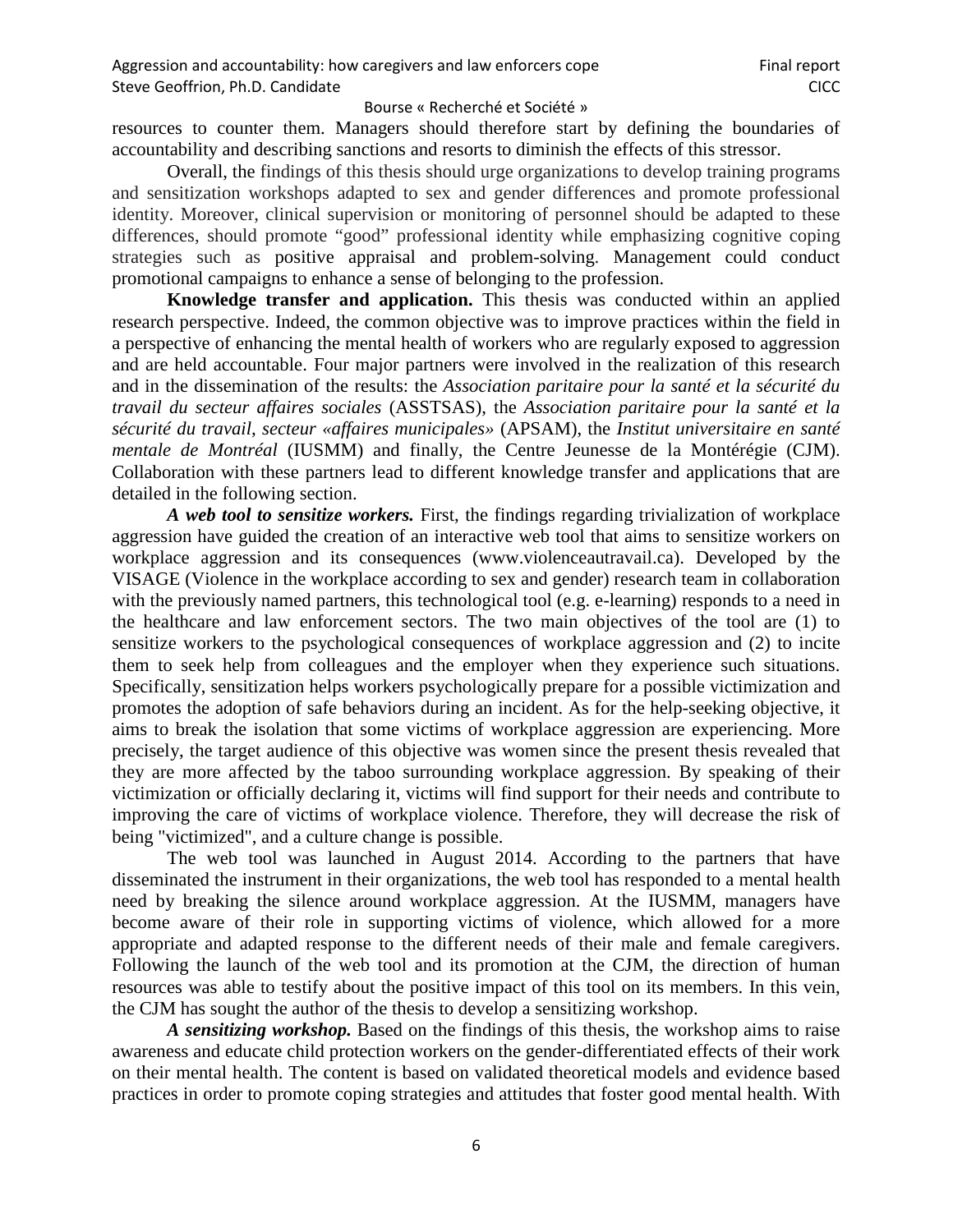lectures using an interactive format, the participant is asked to identify attitudes and strategies for positive mental health. It also introduces participants to self-evaluation in order to assess the impact of potentially traumatic events and then, to seek the appropriate coping strategy. At the end of the workshop, participants are able to identify personal coping strategies that protect them from the inherent effects of their work as child protection workers. In sum, this workshop, adapted to the child protection profession, aims to sensitize workers to the psychological impact of their work while stimulating the tendency to self-evaluate mental health.

To date, the author of this thesis has presented the workshop to more than 700 child protection workers and managers of the CJM. This institution has then initiated procedures to perpetuate the workshop to new employees by including it in their curriculum. Thus, the author will have to form a group of trainers that will present the workshop on their own.

*The ProQol in clinical supervision.* **S**till based on this, the CJM asked the author to incorporate an assessment tool in their supervision practices in order for managers to detect compassion fatigue and support their workers. To do so, the *Professional Quality of Life Scale*  (Stamm, 2010) was implanted and instructed to clinical supervisors. This scale, based on empirical studies and evidence-based practices, offers assessment of compassion fatigue and satisfaction. After the interpretation of scores on each scale, the *Professional Quality of Life Scale Manual* proposes evidence-based interventions that managers can deploy to help their workers enhance compassion satisfaction while decreasing compassion fatigue. Thus, it provides decision-making guidelines adapted to the compassion "state" of the worker.

# **Intervening in a criminological setting: simultaneously caring and controlling**

Since this study focuses primarily on the worker and on the effects of his or her work on mental health, this thesis may be related to issues of criminological interventions when professionals have to simultaneously care and control. Indeed, some constraints of the criminological intervention in this setting can significantly affect the individual. Thus, findings from the present thesis may well be applicable to the criminological profession. So, what about the professional role of criminologists hinders or protects their mental health?

**Exposure to workplace violence.** A certain type of clientele served by criminologists has difficulties in their interpersonal relationships. As can be expected, this clientele's troubled feelings and distorted cognitions towards power and authority, that may have arisen in earlier stages of development, will be exacerbated by the authoritarian context of the criminological intervention (Rothman & Papell, 1990). Furthermore, the mandatory context of the intervention also labels the client as deviant, which reinforces deficient or damaged self-perceptions. Typically, clients are not aware of the choices or alternatives that could be present in their lives; instead, they are more likely respond with anger and blame others, especially authority and society, for their trouble (Rothman & Papell, 1990). These attitudes and factors therefore increase the odds of exposure to Type II violence in the context of the criminological intervention. Thus, workplace aggression and violence in general may be considered as part of the curriculum and therefore, trivialized. As demonstrated, this trivialization, which is influenced by professional identity, may protect or amplify the impact of workplace aggression on the criminologist.

**Exposure to traumatic material.** In addition, criminological interventions in authoritarian settings lead to high exposure to traumatic material. Indeed, clients narrate their histories of trauma on multiple occasions. As argued by Saakvitne and Pearlman (1996), doing work that others avoid and helping people that are not valued in our society, such as sexual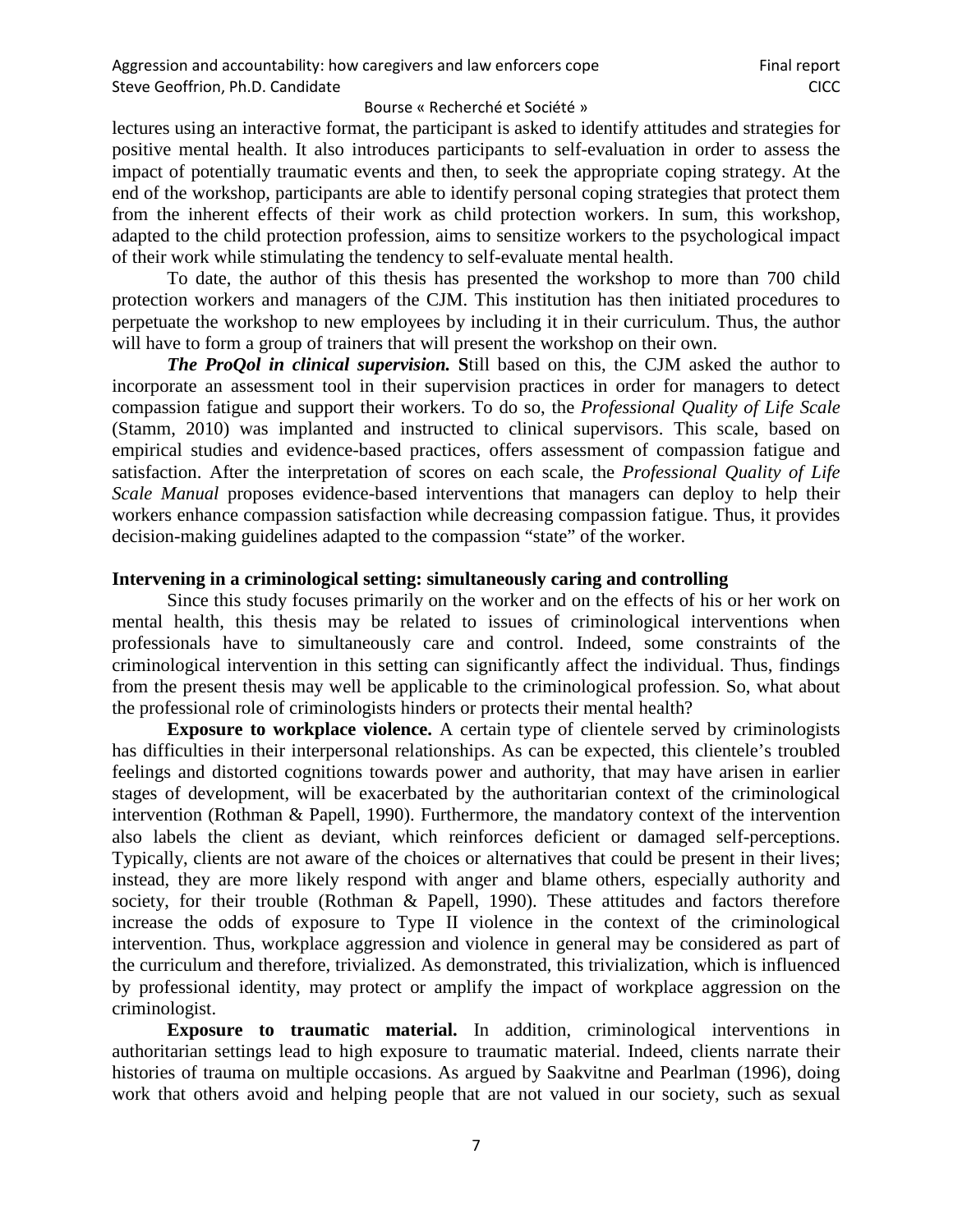delinquents, contribute to the appearance of compassion fatigue. When interviewing them, criminologists are then exposed to stories of cruelties committed on others or experienced by delinquents. Thus, they are exposed to traumatic material.

**Accountability.** Furthermore accountability stress is a reality for criminological interventions in authoritarian settings. Acting under certain legal powers and abiding to codes and regulations, these criminologists are accountable for their professional acts. This may impact the mental health of the worker above and beyond the effects of exposure to workplace aggression. Derived from the findings on accountability stress, it may also be hypothesized that the authority of the criminologist, which is closely linked to his accountability, may also heighten failures and successes because the reputation of the criminologist is as much as stake as the people receiving services. The organizations employing criminologists are ones where the public eye is attentive and prone to criticize the interventions that are made in this context of authority. Therefore, most organizations respond by implanting follow-up procedures in order to demonstrate the effectiveness of their work and therefore reach optimal external legitimacy. This particular context significantly increases accountability stressors among intervening criminologists.

**Role conflict.** Importantly, a particularity of the professional identity of criminologists is the presence of role conflict: in intervention, these professionals must aid the marginalized in authoritarian settings. As argued in the theoretical statement articulated around child protection work, the criminologist has to deal with the dualism of his role which is providing help as well as controlling. This apparent role conflict can affect the criminologist as well as the helping relationship by increasing the hostility of the client, as exposed by role theory (Katz & Kahn, 1978). This position of authority and felt accountability may exaggerate the place that the intervening criminologist takes in the lives of others thus misinterpreting the expected roles and attitudes of the caregiver. This may then result in the criminologist trespassing the boundary of his work. Adopting such a professional identity, some criminologists may react with selfrejection (e.g. compassion fatigue), while others may react by forcing things too far (resulting in violence by or against the authority). Thus, role conflict represents another stressor that impacts the mental health of the criminologist. The professional identity of the criminologist has to be consistent with the mandate of the work while proportionally responding to occupational expectations and to the clientele's needs. Moreover, it has to promote a flexible position between caring and controlling in order to be effective (Rothman & Papell, 1990).

# **Strengths and limitations of the thesis**

This research has several noteworthy strengths. First, two different samples of caregiving and law enforcing professions totaling 1451 workers were incorporated. All of these workers had to cope with workplace aggression and accountability in their daily routine. Such a strategy maximizes the external generalizability of the research (Scandura & Williams, 2000). It is important to recall that the child protection worker sample was representative. Further, this mixture of different samples allowed to attend to Ganster and Schaubroeck's (1991, p. 240) contention that, "In general, studies that have examined particular occupations in depth have not produced data that contribute new insights about the more general process of job stress." Thus, it was beneficial to employ samples that possessed contextual diversity. Occupations included in the child protection study were educators and human relation agents. In the studies on trivialization, caregivers ranged from orderlies to professionals and, among law enforcers, from security agents to police officers.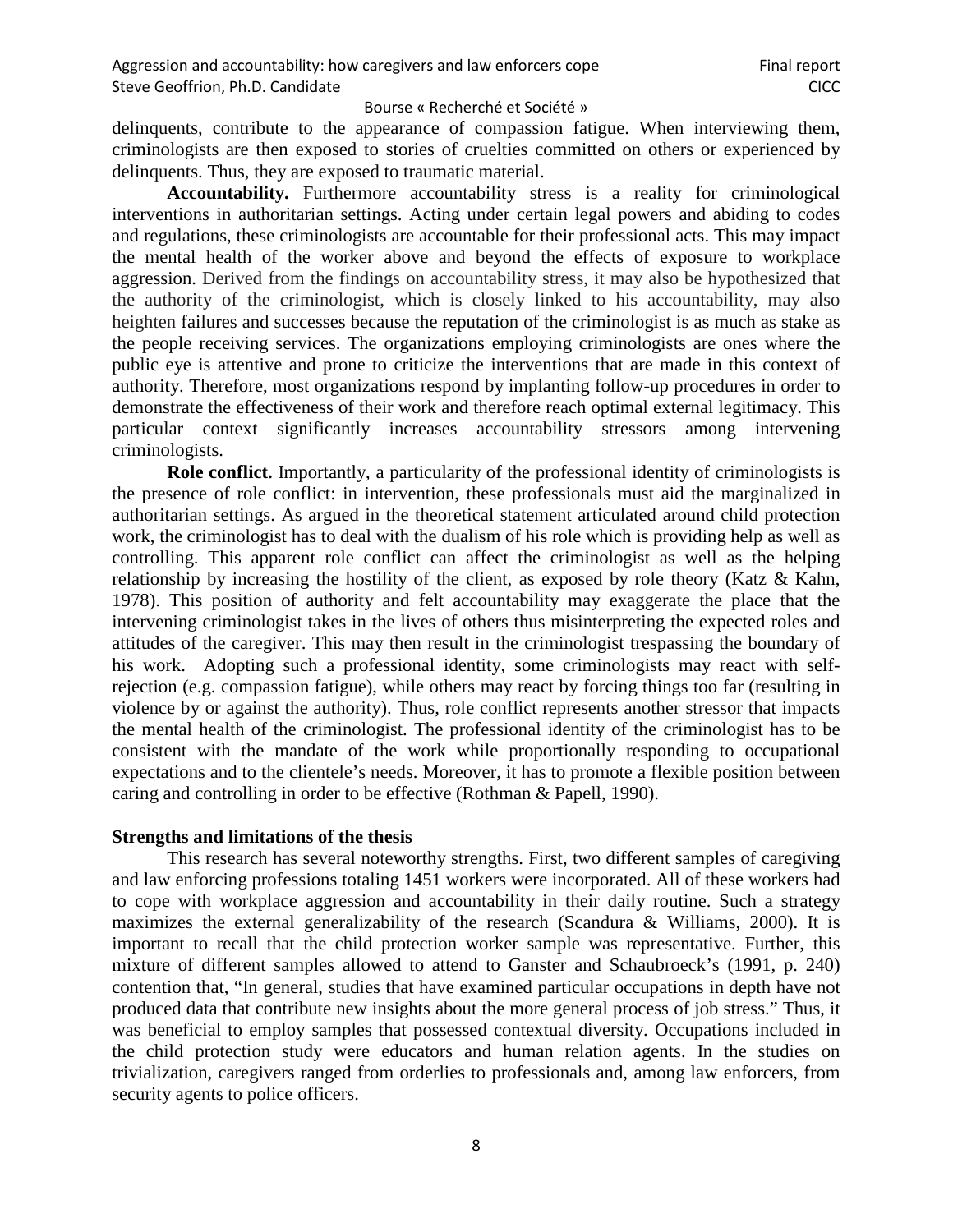The context of the thesis also represents a strength. Participants of the different studies were able to respond anonymously in the setting of their choosing (Boruch, 1971). Given the potentially charged nature of the research measures, this procedure may have enhanced the accuracy of responses. This procedure also reduced the potential influence of social desirability bias (Podsakoff, MacKenzie, Lee, & Podsakoff, 2003). The ability to consider the influence of control variables (e.g., age, gender, nature of the job, work environment) while assessing individual and organizational factors simultaneously is a strong point of this study as well.

The use of a social psychological theoretical framework to study a psychological problem was fertile. Indeed, this introduced a phenomenological perspective in the understanding of mental health at work. Thus, the theoretical propositions and empirical findings may be fruitful for other professions. Even though the articles focused on particular professions, the suggested model and findings may be adapted to other occupations with similar issues, such as penitentiary work. Moreover, the emphasis on sex and gender differences may also inform female-dominant occupations (education, for example) and male-dominant occupations (construction trades, for example).

Like all studies, this thesis has limitations. Despite the incorporation of multiple samples, the thesis relied only on self-report data. This introduces the possibility of measurement bias. The effects of method bias should result in consistent structural links among study variables. However, recent research has suggested that the net effect of such bias is typically minor (Meade, Watson, & Kroustalis, 2007). In addition, incorporation of multisource methods does not necessarily remove the potential for bias effects in the results (Avolio, Yammarino, & Bass, 1991). Since survey instruments were used to collect all of the data, immediate concerns can be raised regarding common method variance. However, common method variance would be a legitimate concern if spuriously high relationships between independent and dependent variables were evident in this thesis (James, Gent, Hater, & Coray, 1979). An examination of the correlation matrix fails to suggest such a generally inflating mechanism (*rho*=.55 for PIS and CS in the examination in chapter 4 represents the highest correlation). Although it is impossible to completely rule out common method variance effects, they do not appear to be overly influential in the current thesis.

Two articles were based on a convenience sample. This may have introduced another bias since data may have been collected only from people who were willing to discuss or complain about workplace aggression. It is also possible that the distribution of the questionnaire by a member of a joint association for health and safety at work and the nature of the survey may have influenced the reported prevalence.

Finally, the cross-sectional nature of the data appears as a limit since constructs of the present study are dynamic and fluctuate through time. Thus, longitudinal research would have increased the generalizability of study results and conclusions while monitoring the effect of time on mental health at work.

# **Questions raised and directions for future research**

If the findings of this thesis have clinical and policy outcomes, they also raise questions that could be fruitful for scientific advancement. Indeed, the impact of role conflicts on mental health at work has only been mentioned in the theoretical paper. It should be further investigated in empirical studies. Future studies should also assess the extent to which the context of authority contributes to workplace aggression. The bidirectional link between compassion "state" and the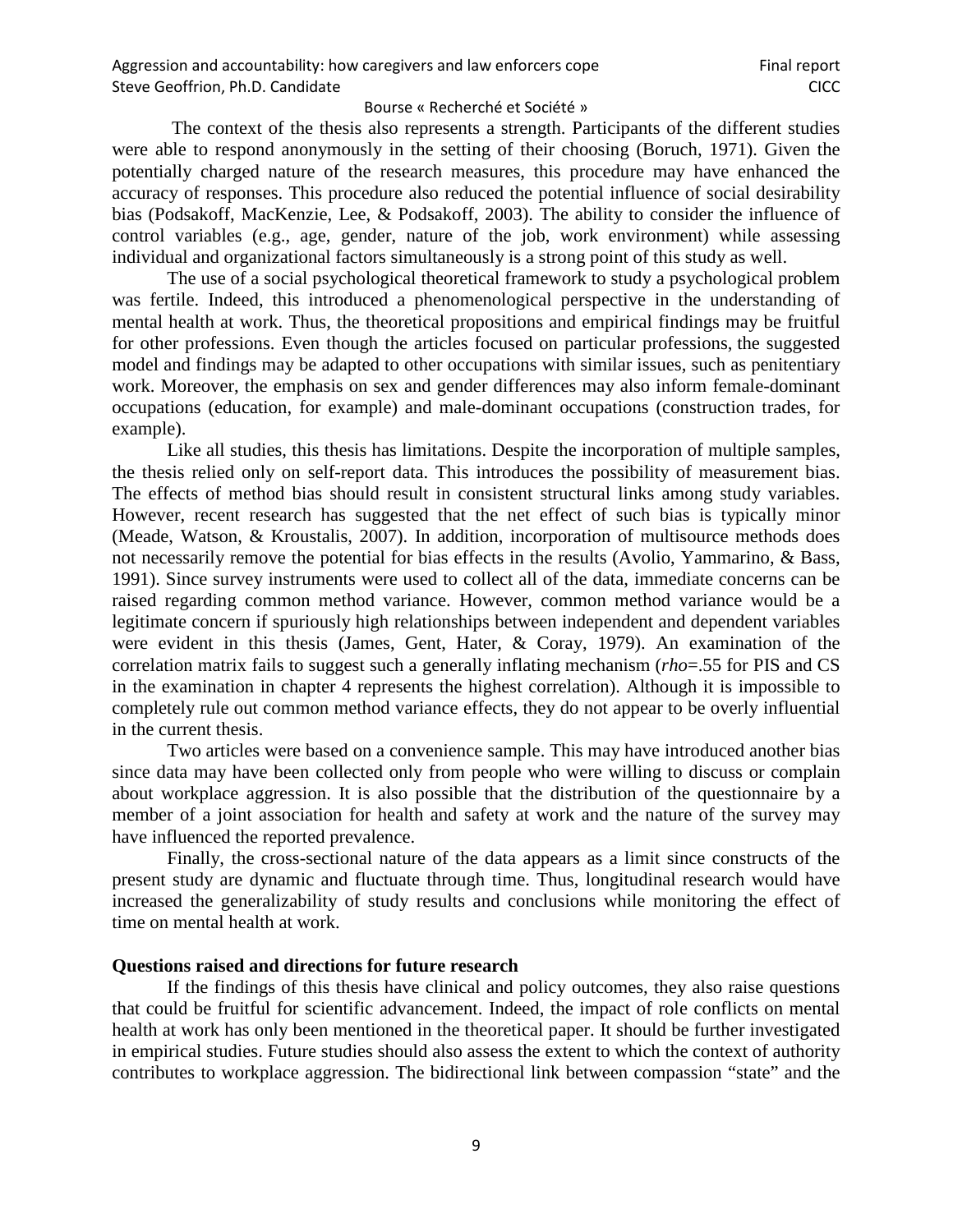self has only been hypothesized. Thus, studies should be undertaken to assess how identity repositioning could prevent compassion fatigue from leading to psychological distress.

Even though this thesis assessed individual and contextual factors in a multivariate model, a missing aspect could also provide useful knowledge on mental health at work: the biological influence. For example, many studies have demonstrated associations between trauma-related psychiatric disorders, such as PTSD and major depressive disorder, and hypothalamic—pituitary—adrenal (HPA)-axis dysregulation (De Kloet et al., 2006; Shea, Walsh, Macmillan, & Steiner, 2005). Bureaucratic constraints and institutional contingencies should also be included in multivariate models since they may affect mental health at work.

Research on the helping relationship in authoritarian settings have also highlighted the importance of considering macrosystem factors (e.g., ideologies, policies), the immediate environment of the helping relationship (e.g., physical setting, guardians) as well as the individual characteristics of the caregiver and care recipient (Orsi, Lafortune, & Brochu, 2010). In this thesis, professional identity captured macrosystem factors and individual characteristics of the caregiver. Future research should then consider the immediate environment of the helping relationship as well as the characteristics of the care recipient since these factors could influence the occurrence of aggression. For example, working in inpatient settings could increase exposure to workplace aggression, there augmenting psychological distress, since inpatient workers spend more time with the clientele than outpatient workers. Time spent with the clientele has been associated with higher exposure to violence in institutional settings (Gadon, Johnstone, & Cooke, 2006). Accountability should also be further assessed as it relates to mental health at work. Qualitative inquiry may be a good approach to gather more information on what represents accountability for caregivers and law enforcers, how it affects them and how they cope with it.

Nonetheless, future research should utilize a prospective and longitudinal research design. In doing so, it would be possible to measure how identity repositioning can be an adequate coping strategy in the face of work-related stressors. Further, such a design could assess the fluctuation of mental health at work through time and then, capture the effects of variables that would not have been otherwise accessible in cross-sectional data. Future research should also incorporate a variety of methods (including qualitative analysis) and data (official vs. self-report) to further validate the relationships found in this study.

All in all, this thesis has inspired the author to pursue research on mental health at work and workplace aggression. In the five years to come, the author will further investigate the relations between the mental health of child protection workers and the services they provide. This research will assess how the quality of child protection systemic interventions affects the "maltreatment trajectory" or "delinquent trajectory" of youths placed in readaptation centers. The same research will also allow for the examination of the environmental features of the readaptation unit that contribute to or dampen aggression. In parallel, a final objective will be to evaluate the potential impact of PTSD treatment for youths in terms of their level of aggression, restraint and isolation on the unit. The outcomes of such a research program will not only help to prevent the victimization of child protection workers, but it will also benefit the youths while increasing treatment success. In sum, it will contribute to the clinical mandate of Youth Centers.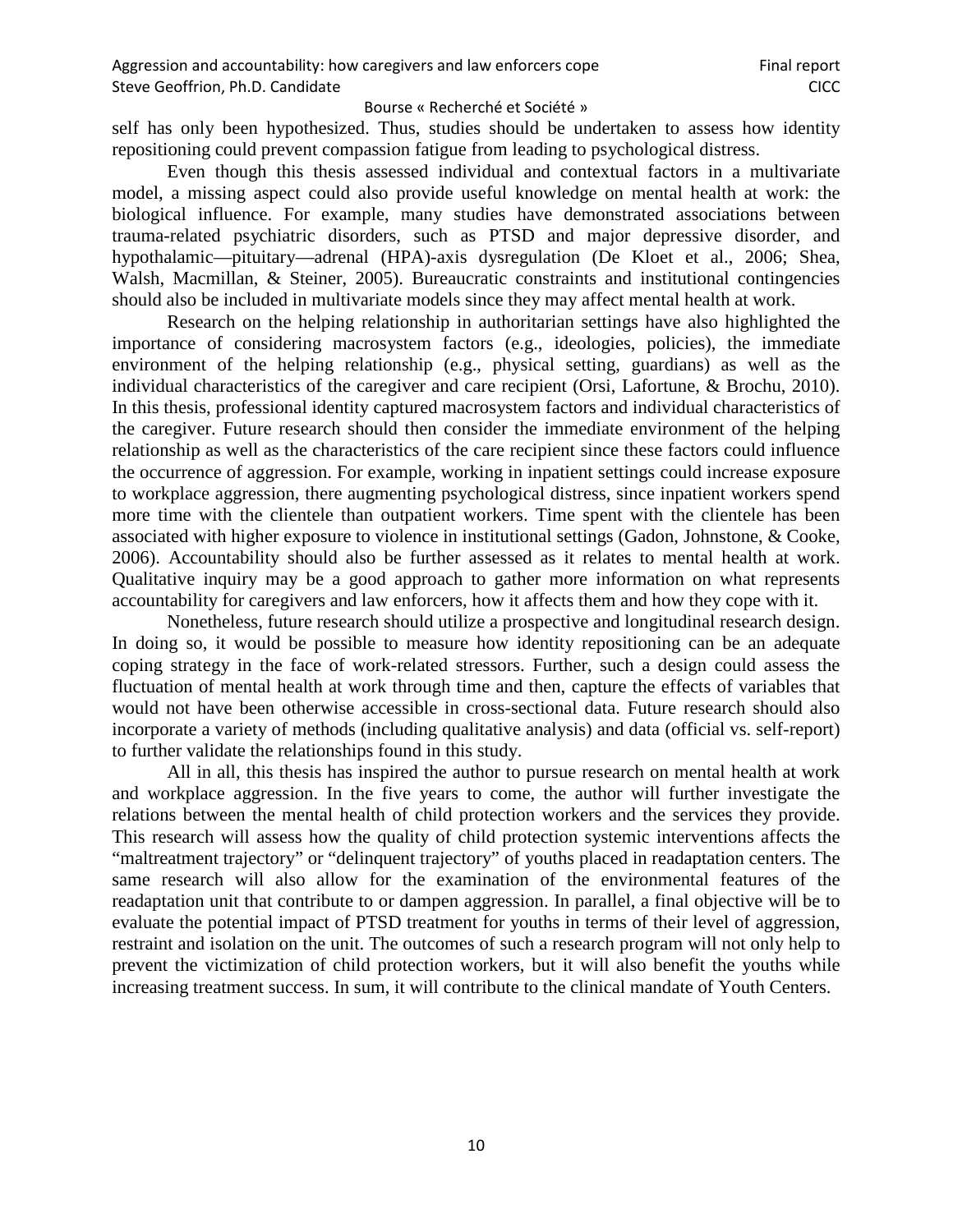# **References**

- Åkerström, M. (2002). Slaps, Punches, Pinches—But not Violence: Boundary‐Work in Nursing Homes for the Elderly. *Symbolic Interaction, 25*(4), 515-536.
- Alderson, M. (2004). La psychodynamique du travail: objet, considérations épistémologiques, concepts et prémisses théoriques. *Santé mentale au Québec, 29*(1), 243-260.
- Allen, D., & Tynan, H. (2000). Responding to aggressive behavior: impact of training on staff members' knowledge and confidence. *Mental retardation, 38*(2), 97-104.
- Avolio, B. J., Yammarino, F. J., & Bass, B. M. (1991). Identifying common methods variance with data collected from a single source: An unresolved sticky issue. *Journal of management, 17*(3), 571-587.
- Badger, K., Royse, D., & Craig, C. (2008). Hospital social workers and indirect trauma exposure: An exploratory study of contributing factors. *Health & Social Work, 33*(1), 63-71.
- Blumer, H. (1969). The methodological position of symbolic interactionism. *Symbolic interactionism: Perspective and method*, 1-60.
- Boruch, R. F. (1971). Maintaining confidentiality on data in educational research: A systemic analysis. *American Psychologist, 26*(5), 413.
- Boyd, B. J., & Pasley, B. K. (1989). Role stress as a contributor to burnout in child care professionals. *Child and youth care quarterly, 18*(4), 243-258.
- Breakwell, G. M. (1986). *Coping with Threatened Identities. Vol. 904*. London: Methuen.
- Christiansen, C. H. (1999). Defining lives: Occupation as identity: An essay on competence, coherence, and the creation of meaning. *American Journal of Occupational Therapy, 53*(6), 547-558.
- Collins, J. (1994). Nurses' attitudes towards aggressive behaviour, following attendance at 'The Prevention and Management of Aggressive Behaviour Programme'. *Journal of Advanced Nursing, 20*(1), 117-131.
- De Kloet, C., Vermetten, E., Geuze, E., Kavelaars, A., Heijnen, C., & Westenberg, H. (2006). Assessment of HPA-axis function in posttraumatic stress disorder: pharmacological and non-pharmacological challenge tests, a review. *Journal of psychiatric research, 40*(6), 550-567.
- Farrell, G., & Cubit, K. (2005). Nurses under threat: a comparison of content of 28 aggression management programs. *International journal of mental health nursing, 14*(1), 44-53.
- Ferris, G. R., Mitchell, T. R., Canavan, P. J., Frink, D. D., & Hopper, H. (1995). Accountability in human resources systems. *Handbook of human resource management*, 175-196.
- Figley, C. R. (1995). *Compassion fatigue: Coping with secondary traumatic stress disorder in those who treat the traumatized*: Psychology Press.
- Figley, C. R. (1995). *Compassion fatigue: Coping with secondary traumatic stress disorder in those who treat the traumatized*. New York: Brunner Mazel.
- Figley, C. R. (2002). Compassion fatigue: Psychotherapists' chronic lack of self care. *Journal of Clinical Psychology, 58*(11), 1433-1441.
- Gadon, L., Johnstone, L., & Cooke, D. (2006). Situational variables and institutional violence: A systematic review of the literature. *Clinical Psychology Review, 26*(5), 515-534.
- Ganster, D. C., & Schaubroeck, J. (1991). Work stress and employee health. *Journal of management, 17*(2), 235-271.
- Hall, A. T., Royle, M. T., Brymer, R. A., Perrewé, P. L., Ferris, G. R., & Hochwarter, W. A. (2006). Relationships between felt accountability as a stressor and strain reactions: The neutralizing role of autonomy across two studies. *Journal of Occupational Health Psychology, 11*(1), 87.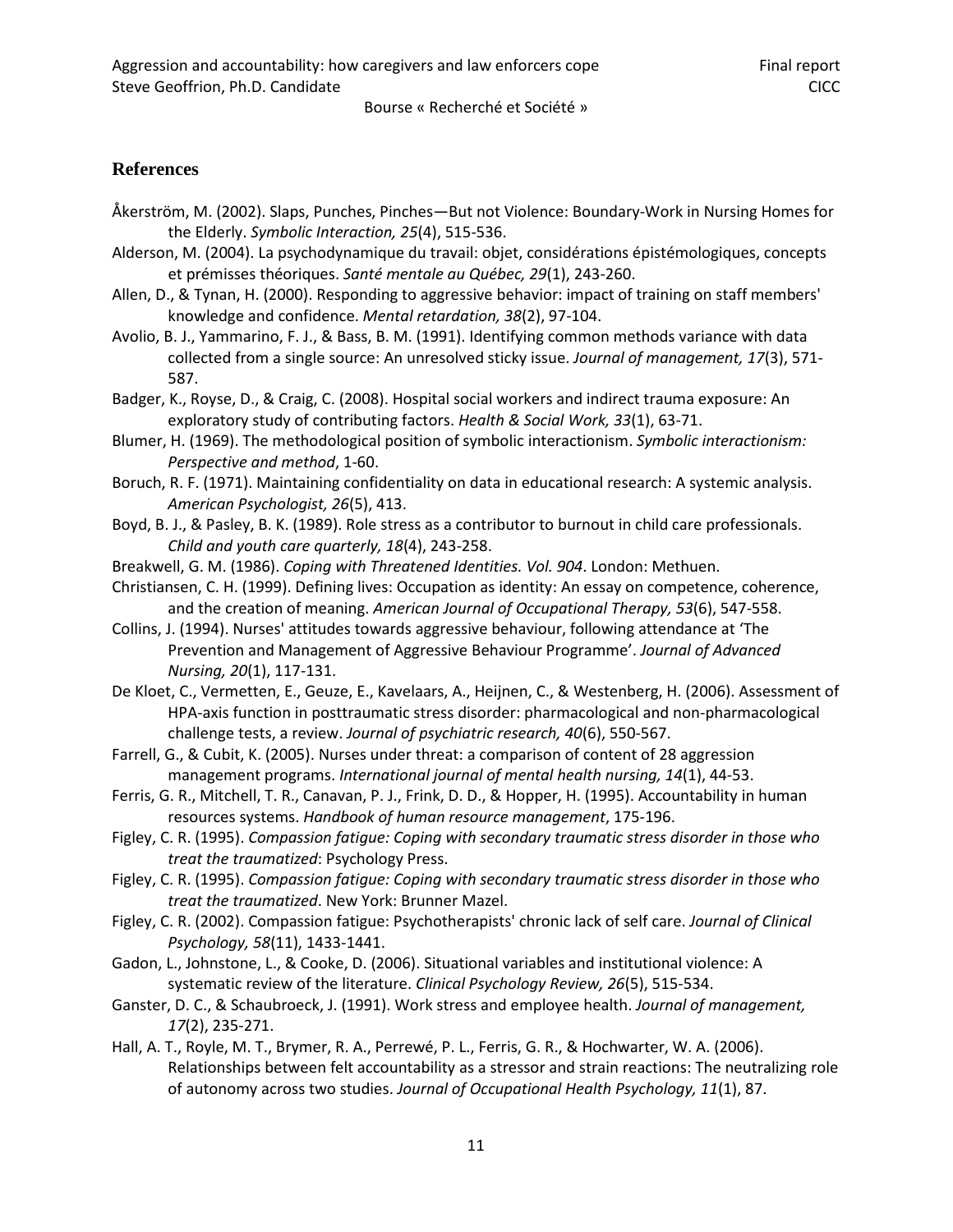- Haynes, S. N. (2001). Clinical applications of analogue behavioral observation: Dimensions of psychometric evaluation. *Psychological Assessment, 13*(1), 73.
- Hochwarter, W., Kacmar, C., & Ferris, G. (2003). *Accountability at work: An examination of antecedents and consequences.* Paper presented at the annual meeting of the Society of Industrial and Organizational Psychology, Orlando, FL.
- Hochwarter, W. A., Perrewé, P. L., Hall, A. T., & Ferris, G. R. (2005). Negative affectivity as a moderator of the form and magnitude of the relationship between felt accountability and job tension. *Journal of Organizational Behavior, 26*(5), 517-534.
- Ito, J. K., & Brotheridge, C. M. (2007). Exploring the predictors and consequences of job insecurity's components. *Journal of Managerial Psychology, 22*(1), 40-64.
- James, L. R., Gent, M. J., Hater, J. J., & Coray, K. E. (1979). Correlates of psychological influence: An illustration of the psychological climate approach to work environment perceptions. *Personnel Psychology, 32*(3), 563-588.
- Johnson, J. L., Greaves, L., & Repta, R. (2007). *Better science with sex and gender: A primer for health research*: Women's Health Research Network Vancouver, BC.
- Kadambi, M. A., & Ennis, L. (2004). Reconsidering vicarious trauma: A review of the literature and its' limitations. *Journal of Trauma Practice, 3*(2), 1-21.
- Katz, D., & Kahn, R. L. (1978). The social psychology of organizations.
- Klerx-van Mierlo, F., & Bogaerts, S. (2011). Vulnerability factors in the explanation of workplace aggression. *The Journal of Forensic Psychology Practice, 11*(4), 265-292.
- Kroger, J. (2006). *Identity development: Adolescence through adulthood*: Sage Publications.
- McKeague, T., Skorikov, V., & Serikawa, T. (2002). Occupational identity and workers' mental health. *Occupational health psychology: Empowerment, participation, and health at work*, 113-117.
- Meade, A. W., Watson, A. M., & Kroustalis, C. M. (2007). *Assessing common methods bias in organizational research.* Paper presented at the 22nd annual meeting of the society for industrial and organizational psychology, New York.
- Orsi, M. M., Lafortune, D., & Brochu, S. (2010). Care and control: Working alliance among adolescents in authoritarian settings. *Residential Treatment for Children & Youth, 27*(4), 277-303.
- Podsakoff, P. M., MacKenzie, S. B., Lee, J.-Y., & Podsakoff, N. P. (2003). Common method biases in behavioral research: a critical review of the literature and recommended remedies. *Journal of applied psychology, 88*(5), 879.
- Rothman, B., & Papell, C. (1990). Service social des groupes en contexte d'autorité. *Service social, 39*(1), 45-63.
- Saakvitne, K., & Pearlman, L. (1996). Transforming the pain: A workbook on vicarious traumatization: New York: WW Norton and Company.
- Scandura, T. A., & Williams, E. A. (2000). Research methodology in management: Current practices, trends, and implications for future research. *Academy of Management journal, 43*(6), 1248-1264.
- Schauben, L. J., & Frazier, P. A. (1995). Vicarious trauma the effects on female counselors of working with sexual violence survivors. *Psychology of women quarterly, 19*(1), 49-64.
- Shea, A., Walsh, C., Macmillan, H., & Steiner, M. (2005). Child maltreatment and HPA axis dysregulation: relationship to major depressive disorder and post traumatic stress disorder in females. *Psychoneuroendocrinology, 30*(2), 162-178.
- Siegel-Jacobs, K., & Yates, J. F. (1996). Effects of procedural and outcome accountability on judgment quality. *Organizational Behavior and Human Decision Processes, 65*(1), 1-17.
- Skorikov, V. B. (2008). Occupational identity and human lives in the 21st century. In E. Avram (Ed.), *Psychology in modern organizations* (pp. 25-38). Bucharest, Romania: University Press.